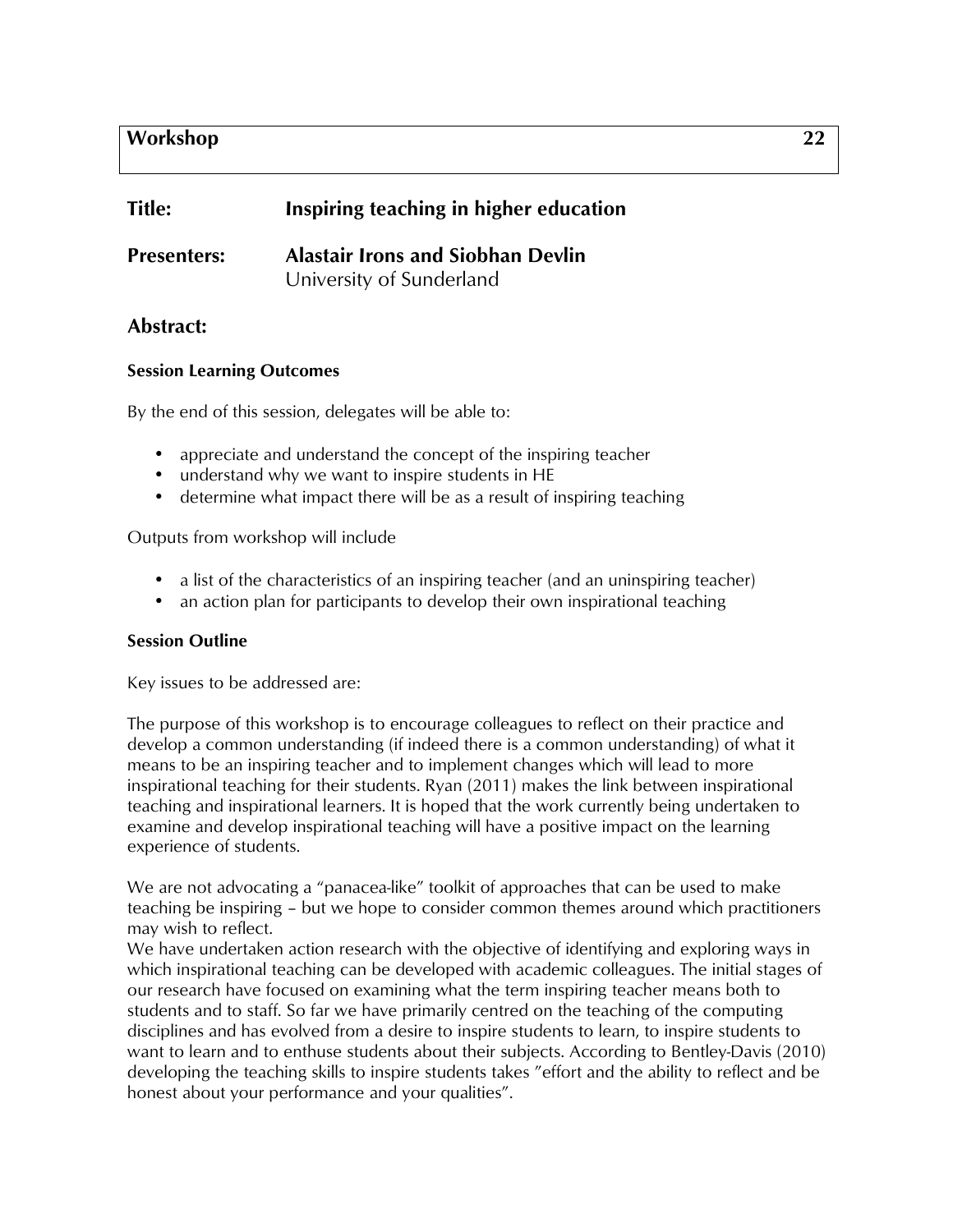Preliminary analysis of the results we have so far collated indicate that there are distinctive categories that contribute to inspirational teaching. These are

- 1. personality and authenticity,
- 2. experience,
- 3. approaches/methods used

The workshop is a mix of sharing research findings and activities to encourage participants to consider what inspirational teaching means to them. The activities aim to encourage reflection and consideration around the concept of the inspiring teacher and inspiring teaching in Higher Education. We will also share our initial findings from our action research into inspirational teaching.

### **Session Activities and Approximate Timings**

### **Plenary**

Introduction, context and why inspirational teaching is important (5 mins)

### **Activity 1 (whole group)**

Participants to consider why they would want to inspire students Free format and flip chart recording (5 mins)

### **Plenary**

Sharing of the action research methodology we've adopted (5 mins)

### **Activity 2 (in smaller groups)**

"If you wanted to leave your students uninspired, what would you do?" You may wish to consider classroom activities, assessment activities or learning technology activities. Post it note and collation (15 mins) Discussion (5 mins)

## **Plenary**

Sharing data that we have collected in our research (15 mins)

### **Activity 3 (in smaller groups)**

Participants to identify examples when they think they have inspired students ? (This could be from the classroom, one to one supervisions, assessment activities or use of learning technologies for example) Consider what they did to inspire Consider how they knew the students had been inspired Consider how to make the inspiration sustainable Post it note, and collation (25 mins)

### **Plenary**

Discussion summary and questions (15 mins)

## **Activity 4 (individual) – not to be done in workshop – but as follow on from workshop**